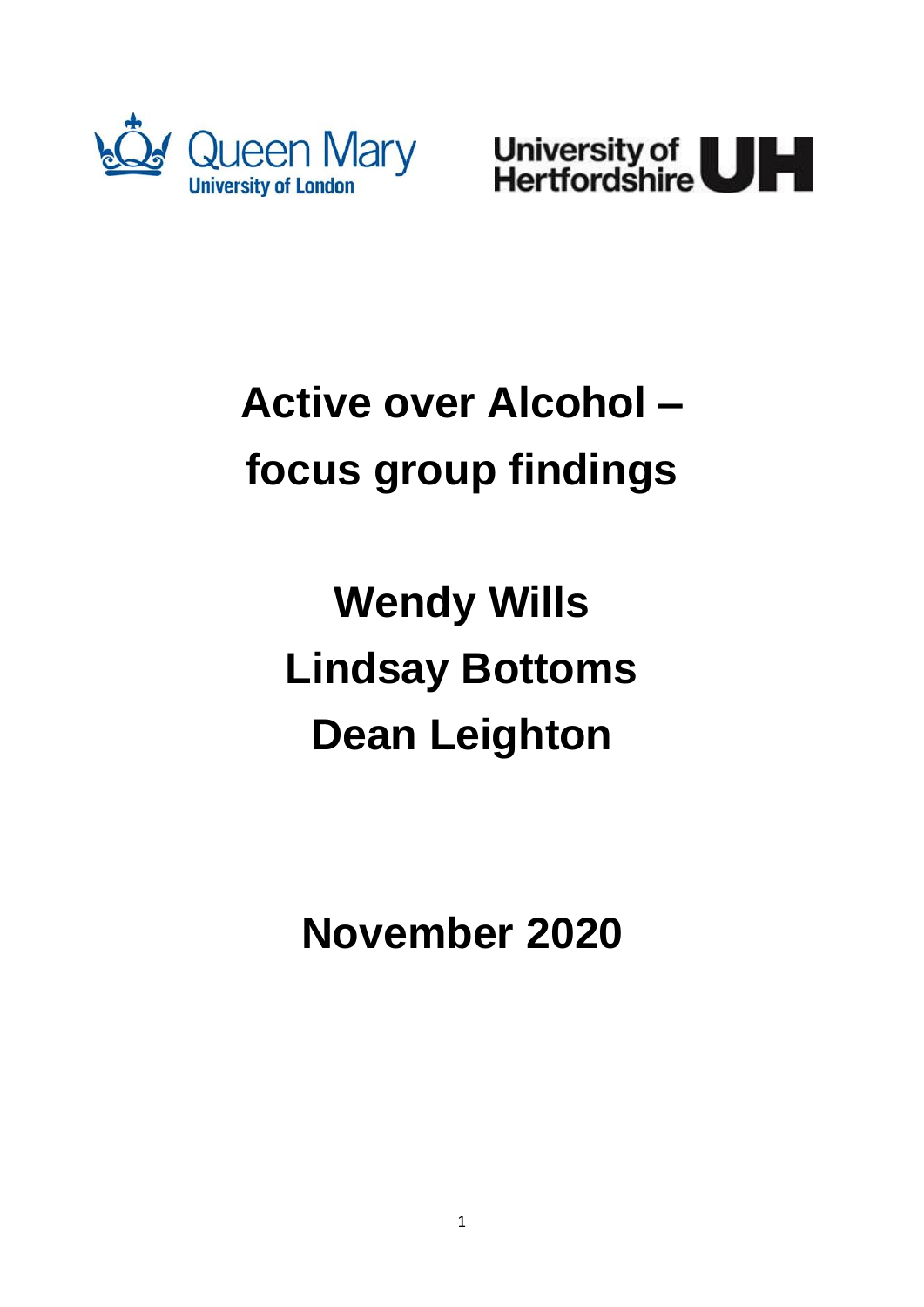### **Introduction**

Alcohol dependency is a significant public health issue within the UK and is responsible for approximately 1 in 5 deaths of UK males aged 16-54 years (NorthWest Public Health Observatory, 2008). More than 270,000 adults are currently undergoing treatment for drug and alcohol use (Public Health England, 2020); while counselling reduces alcohol dependency, 60-90% of patients relapse after 1 year (Miller and Willbourne, 2002; Xie et al., 2005). Regular exercise reduces depression and anxiety (Hearing et al., 2016), improves coping mechanisms, and reduces the risk of cardiovascular disease, stroke and type 2 diabetes. Moreover, exercise-based therapy may be perceived as less stigmatising than traditional treatments options. While a small number of studies have reported that regular exercise improves cardiorespiratory fitness among alcohol-dependent adults, there is a lack of consensus regarding its efficacy to reduce alcohol consumption.

This study was composed of two phases. Phase 1 determined the baseline demographic characteristics of patients currently drinking harmful amounts of alcohol who would be interested in an alternative treatment option to reduce alcohol consumption.

Once baseline data were collected, patients were informed about an intervention involving an exercise programme and those interested offered participation in Phase 2 of this study: a two-arm randomised controlled study. If eligible, patients were randomly assigned to either:

- 1) a 12-week group-based exercise programme, alongside NHS standard care, or
- 2) 12 weeks of NHS standard care only.

The aims are to study the feasibility of conducting an RCT in this cohort and to determine the effectiveness of the exercise programme to reduce alcohol consumption, improve physical and mental health among people drinking harmful amounts of alcohol, compared to standard NHS care. Assessment visits, measuring alcohol consumption, mental health and physical health, were conducted at baseline, and at Weeks 13, 24, 36 and 48 since commencement of the intervention period. Focus groups were planned during the 2nd and 12th week of the exercise programme to obtain qualitative feedback on the exercise programme. The findings from focus groups are reported here.

## **Participants**

Focus groups were held during Week 2 of the programme, with two different cohorts undertaking the programme. Both cohorts reconvened for focus groups during Week 12 of the programme. Individual telephone interviews were conducted with two participants who withdrew from the programme after 2-3 weeks. A further interview was conducted during Week 12 with one individual who was unable to attend a focus group. A facilitator and moderator were present for each discussion and audio recordings were made and transcribed by a professional transcriber. Names of participants were changed to maintain anonymity.

## **Analysis**

Thematic analysis of the transcribed data was managed using QSR NVIVO Version 12. Data relate to the following themes, which were discussed and refined in discussion with other members of the research team: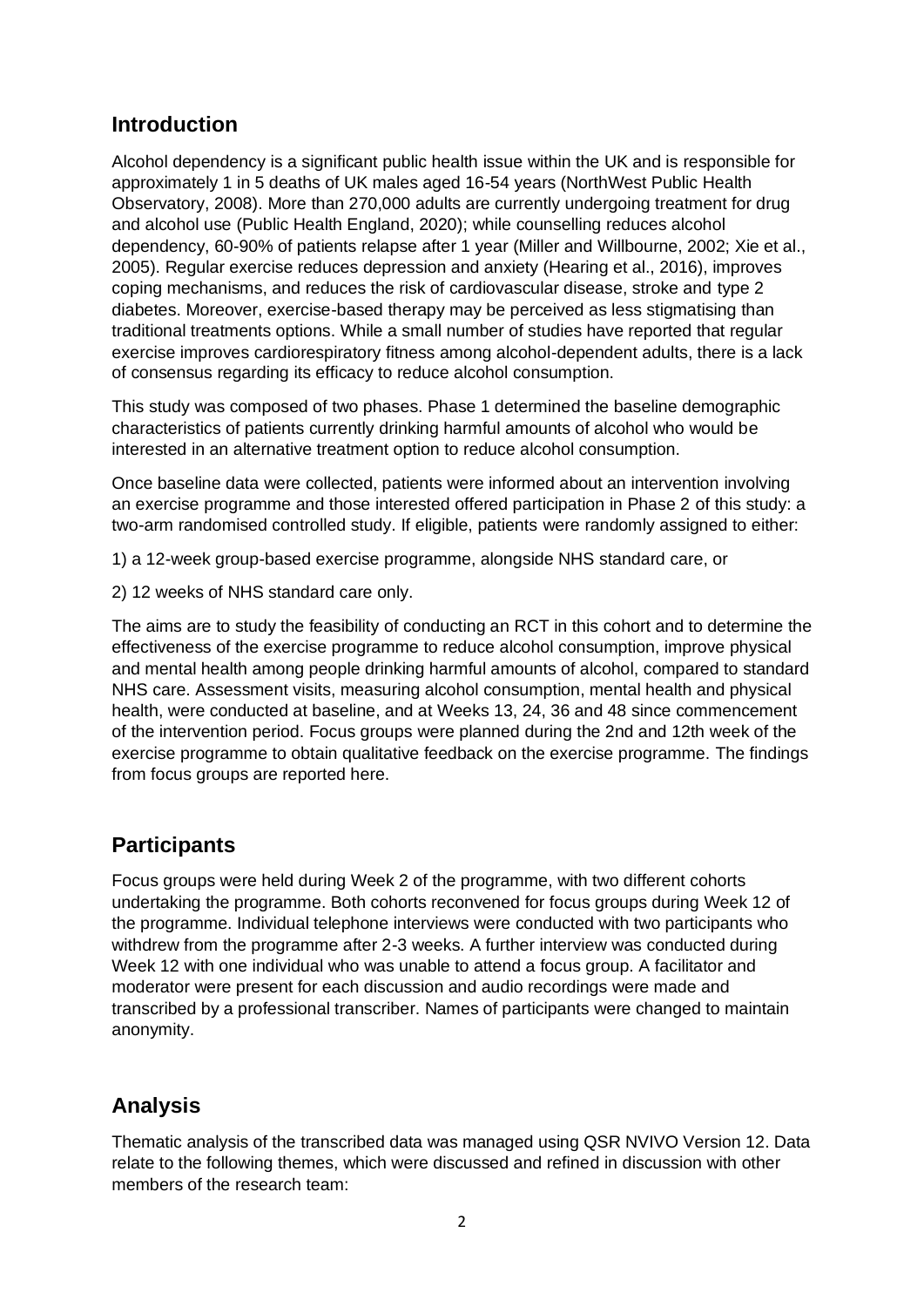- Motivation / incentives to take part
- Programme delivery
- Programme content
- Impact of the programme on participants' lives

## **Findings**

#### **Motivation / incentives to take part**

Participants were asked in Week 2 what factors influenced them committing to the programme, what incentivised them to take part and in Week 12 they were asked what motivating factors had helped them to complete the programme. The data show that participants were motivated by the anticipated benefits of achieving a 'healthier' lifestyle through the programme: becoming physically fit and more active, learning about and eating a healthier diet and achieving a better sleep pattern. Fitness was especially emphasised in the focus group discussions, with some individuals mentioning periods in their lives when they played sport and considered themselves fit; those who had experienced this previously stated a desire to return to fitness: "*Obviously, to get fitter. I always enjoyed the gym, and I was always happier in the gym*…". Others discussed an ambition to be more active, and to use their bodies more; some linked this with their bodies being negatively impacted through their ongoing alcohol use.

*"I don't go to the gym, I never have been in my life, but I thought maybe that could be something good for me as well, so that was, yeah definitely that was something that I was interested in"*

*"Just keeping yourself fit is a good thing to do and you've got to look after your body, and my liver is a bit messed up, so I've got to keep an eye on that as well"*

The gym pass offered as an incentive when participants joined the programme was successful as a motivating factor to complete all 12 weeks, with all participants discussing how they intended to make use of this. This was seen as a way to stay in touch with those they met during the programme as well as a way of not "*wasting"* what they had gained, in terms of fitness and motivation, during the programme. Knowing the coaches delivering the sessions were affiliated to a football club was motivating for a few participants.

Participants were also motivated to join the programme as a way of acknowledging their addictions and seeking help, with many discussing the intervention as a component in a longer treatment pathway, towards recovery. Some individuals were aware they could not be referred to other services, including mental health services, without addressing their alcohol usage first. These participants expressed a willingness to undertake the programme to achieve their overall goals for better health, it was not approached begrudgingly.

*"It's part of my care plan and a set of goals that I have in place. From here I hope to go into residential treatment where I'll be in a more structured environment ... After that I then address my mental health side of things, which are linked in with my addiction and my misuse of alcohol"*

Having an 'open mind' was raised as a factor in committing to the programme, the need to try something new in terms of treatment for addiction. Many participants discussed having a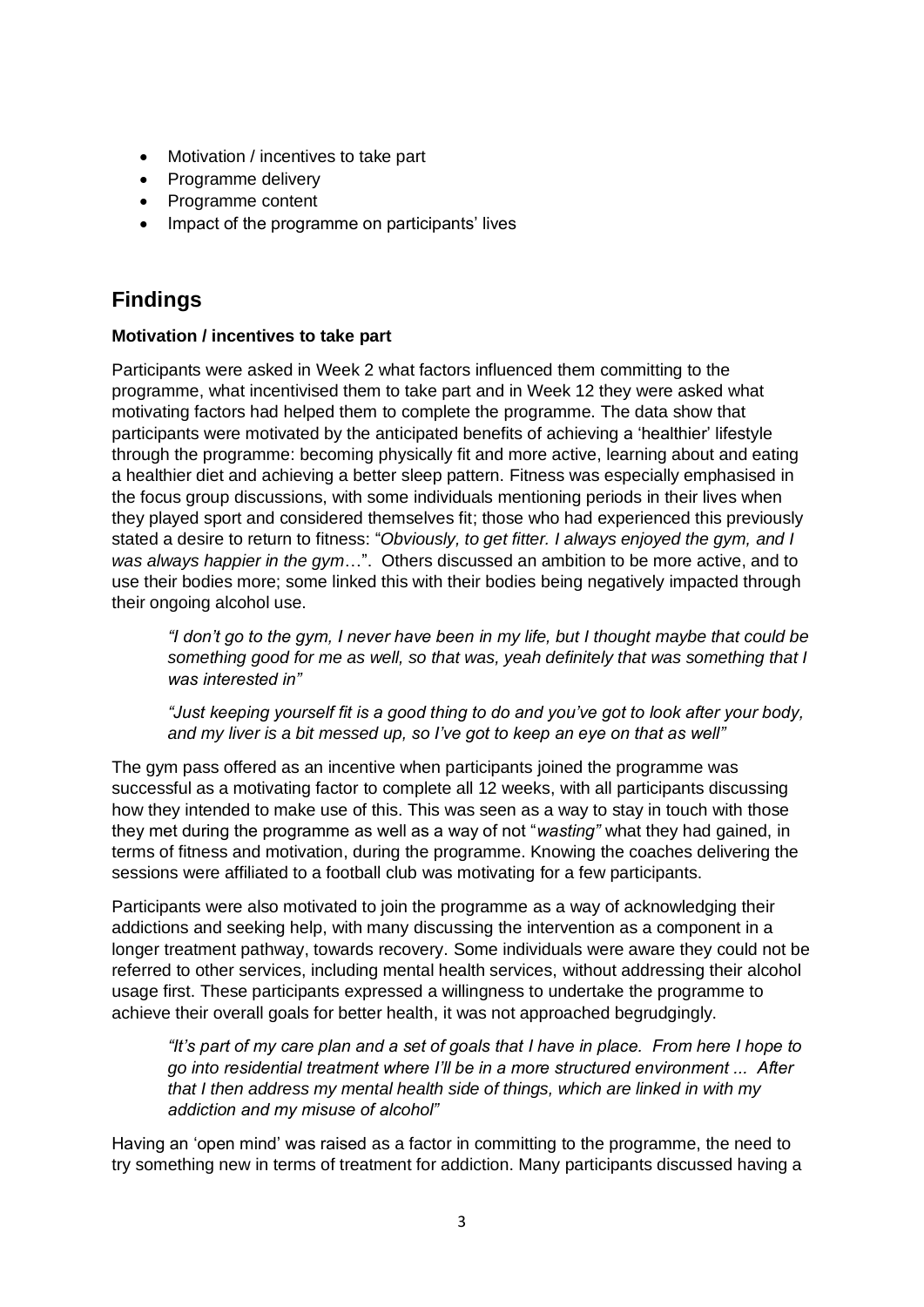desire to finish the programme, to demonstrate to themselves and others that they could achieve this. Some individuals talked about wanting to show their family that they could be successfully treated and could stop drinking.

*"If they think you're doing it for 12 weeks and you bring them along then it might just give a boost to your family and they'll like to speak and say, "Well, he is doing well. He is trying. There's a good group of them there" "*

The group format was seen by most of the participants as a motivating factor at the beginning of the programme, as well as those who attended the focus groups in Week 12 commenting on how important the peer support had been. The individual who dropped out of the programme stated the group format was not helpful for her, because the others were not on the same "*wavelength"* and this led her to leave the group*.* Many of those who participated found meeting others 'like them' as eye opening, particularly meeting others who were sober and managing to address their addictions. The need to not 'let others down' was also discussed and this motivated most to turn up each week and was also seen as a factor for sustaining new habits after the end of the programme too.

*"Yeah, it does help as well when you get that, you know, "Shall I go or not?" You know, that thought in your head. Because there's a few of you, for me anyway, that motivates me to come"*

*"I thought it would be nice to be amongst other people as well in a similar place in their life"*

#### **Programme content**

The participants were asked how they felt about the content of the programme in terms of the 'education' component as well as the sport and physical activity aspects. They focused mostly on talking about the food and nutrition education and the way this benefited them. Most participants reported they had learnt about portion size, food labelling, nutritional content of food and meal/snack planning. Many believed this to be useful, putting it into use when planning, buying or eating food.

*"I suppose for me personally, the thing that I've found most helpful are the more visual nutritional information. Things that I didn't know which I now spend a lot more time looking at, like the sandwich, for instance"* 

*"It's that learning about these different pulses and things, what they actually do and changing to wholegrain. What's wholegrain? I just like a thick doorstop of fresh bread, loads of butter. It was how you were raised. So, yeah, I'm looking forward to learning the nutritional side and taking on board the changes that I can make, not just for me but for my family to keep them more healthy"*

Some expressed surprise about the amount and level of nutrition education that the programme contained, with many unprepared for this taught component: *"I didn't really think it was about learning about the dietary thing, I thought it was more about just an exercise programme*". Some said they thought the nutrition education should come later in the programme, as the content could be overwhelming, especially when there was not adequate time for discussion about what was being taught.

*"Some of the science behind some of it can be a bit confusing and distracting. Me personally, I'm concentrating on that and then maybe missing something else a little bit further down the line in the session"*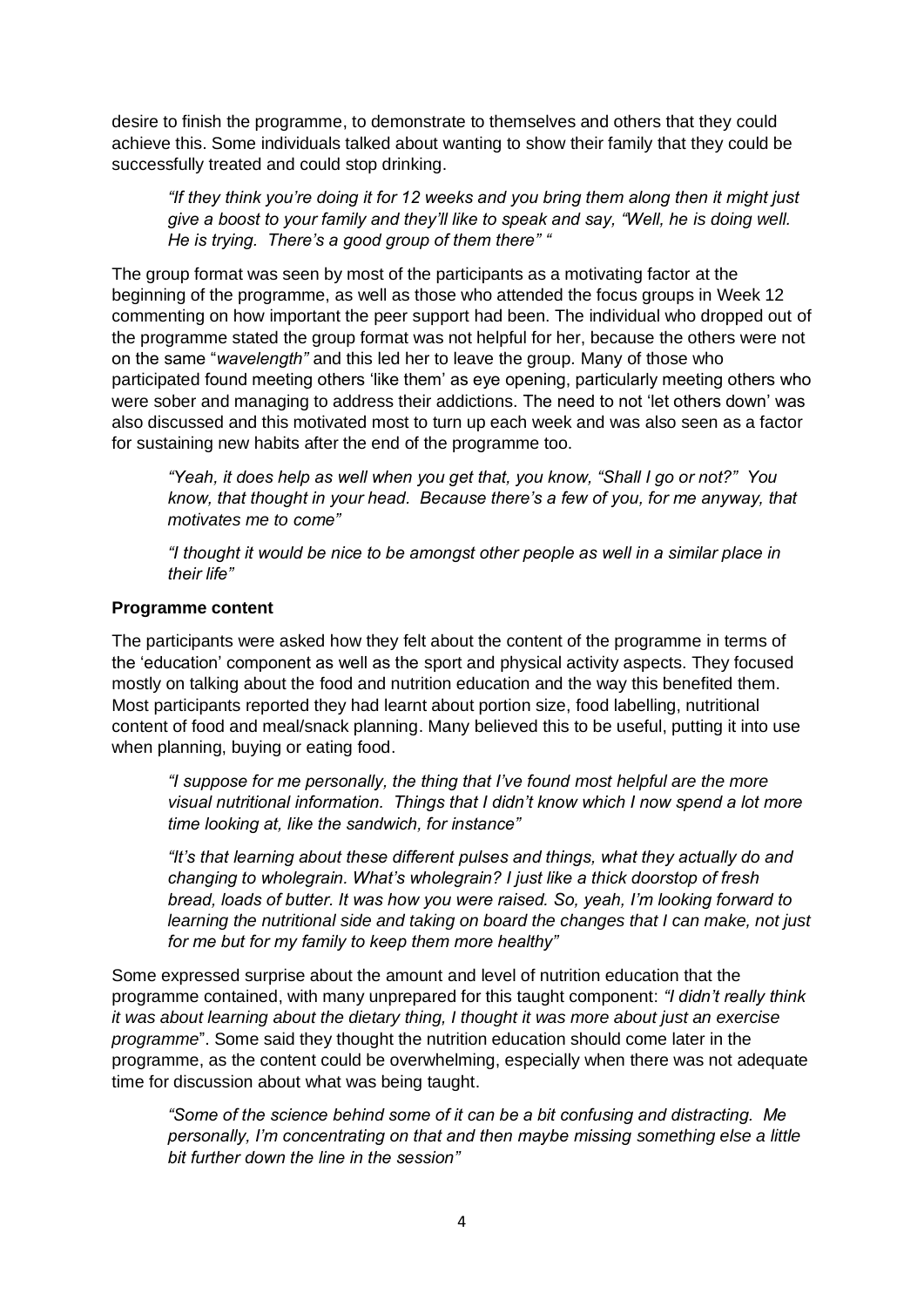The individual who withdrew from the programme stated the 'level' of the nutrition education as being a factor in her dropping out; she already had a good understanding of nutrition prior to the course therefore it was not interesting or beneficial to her.

Those who spoke about the physical activity components generally felt the diversity of activities and level of the sessions was appropriate to their needs. One person, however, felt it was aimed at people who were unfit and had not exercised regularly recently; they felt it was less possible for them personally to benefit, physically.

There was considerable discussion by participants about the lack of information in the structured education component of the programme about the effects of alcohol and how to manage their alcohol use as part of a recovery programme. This was viewed as disappointing, a missed opportunity to better their understanding of their addiction. Many said that the focus group discussions were helpful as it was their only opportunity to sit and discuss everyday life.

*"Although we've done the fitness thing and the gym thing, we haven't done...like I said, I had to ask if we were all recovering alcoholics. We haven't just come over the discussion of how alcohols affected us. So, although we're alcoholics we haven't really learnt...*

*…how alcohol affects our nutrition and our body within that"*

*"Also, what you should put in, personally, is like a therapy thing as well where we all do talk to each other and see how you're going…That sounds a bit better. Put an extra session into it. Less time on nutrition. I think you should put nutrition at the end of it once you start seeing the recovery"*

#### **Programme delivery**

Overall, participants liked the way the programme was delivered and almost all felt 12 weeks was an appropriate time over which the intervention should take place. 'Being monitored' and receiving regular feedback were considered positive aspects of the delivery, including knowing that there would be further follow up and feedback after the programme formally ended. There were mixed views expressed about the length of the sessions, the balance between education and exercise in each session, and the timing of the programme. Some found the times and days they were expected to attend suited them, but many found it demotivating to attend late into the evening, especially during the winter or to attend straight after they left work. The programme that ran on two consecutive weeknights was found to be challenging, with no time in between sessions to recover from the physical exertion. A few individuals felt delivery on a weekend might work better but this was not widely expressed.

*"A few people dropped out because of the lateness of this first session. When you've then got to travel home, even if it's only 30 minutes, by the time you finish at 9:00pm, we get out at 9:15pm, some people aren't getting home until 10:00pm.* 

*And then especially if they've got early wake up the next morning, it's too much*

*Unfortunately, one of the group members can't...well, she came to the first couple of Wednesdays but then she only comes Thursdays now and she still has to leave early because she works and things like that"*

Some reported a preference to have less time for the structured education component and more time for exercise. However, it was also widely discussed that there was a lot to 'take in' from the education part and that this could not be achieved in a shorter period each week.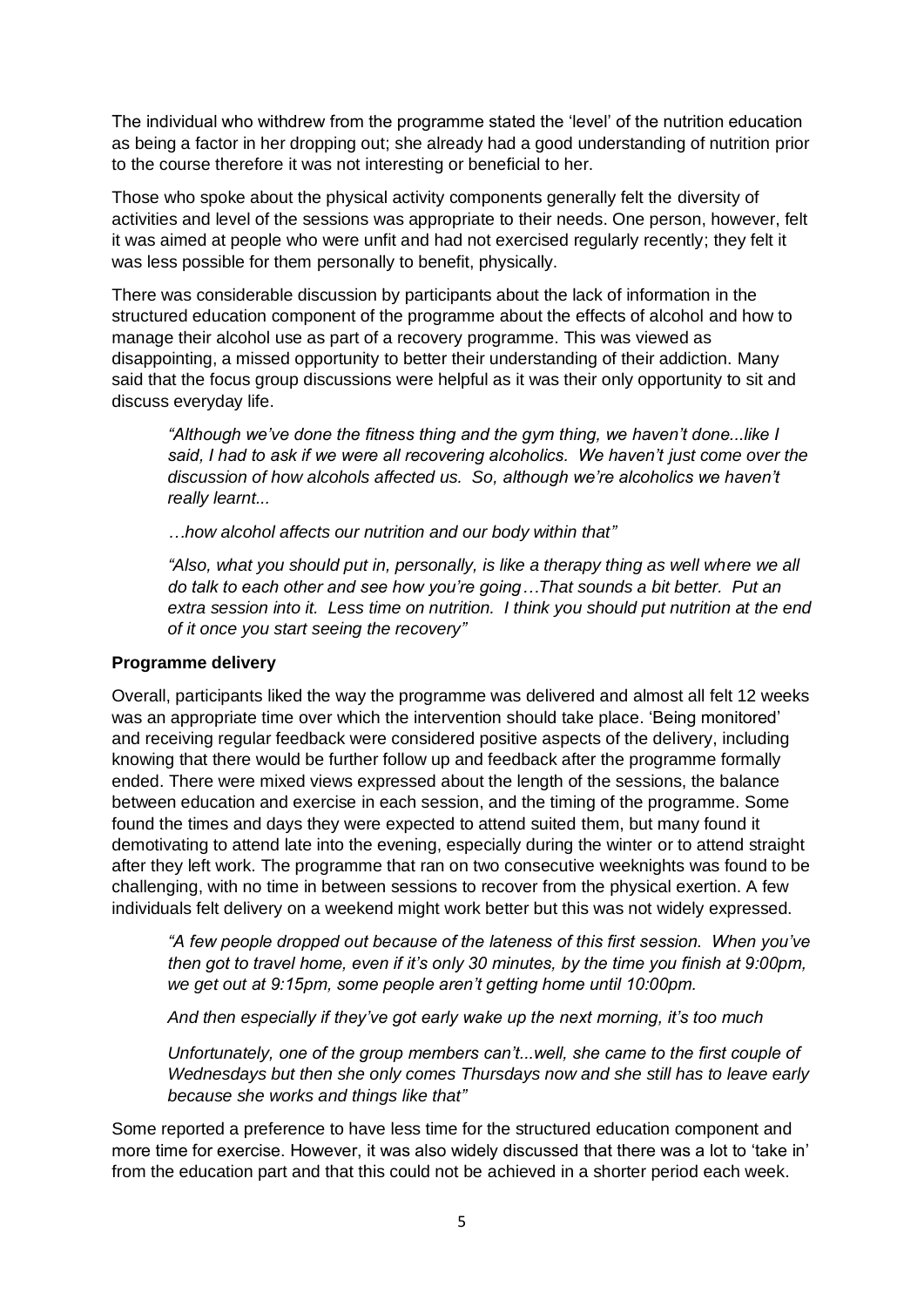As discussed above, some people wanted less content focused on nutrition but, on balance, most participants said they benefited, wanted to learn more about diet and nutrition and that this should therefore continue to be delivered. Participants talked about some exercise sessions feeling rushed, because they could not start on time if the sports hall was not available (when a previous group were late leaving, for example).

In the previous section on programme delivery it was described how participants felt content ought to be included regarding alcohol addiction and recovery. Related to this, many participants also felt that programme facilitators need to be trained in working with people addicted to alcohol and/or drugs, in order to adequately support them through the programme. There were times participants reported that programme facilitators did not understand their drinking habits and how this impacted on their ability to focus or undertake exercise. Sometimes individuals said they felt they were challenged, physically, and did not know how to inform the facilitator that they were struggling during a session. Participants also felt that they could have been assigned a programme 'key worker', someone they could discuss issues relating to alcohol use with regularly. One suggestion was that someone who had completed the programme could return to support others through it, as a 'buddy'. All mentioned that they benefited from being in regular contact with the study's research fellow, through his 'checking in' with them and sending messages to encourage them to turn up each week.

*"I do think it would help if the facilitators did have a better understanding of alcoholism, for sure. I mean you guys are working quite closely with Reset, I'm sure they could put a half day or a day training together for everybody involved because just the lack of understanding of some of the things that we may be experiencing yet still kind of pushed ourselves and are motived enough to come to the sessions, even though other things are going on for us. It's important.* 

*I don't know, if there was a code word or something that we could give to the facilitator. Just something as simple as that just to, "Back off, I'm here." It would be beneficial to both sides"*

To enhance the programme, participants suggested having a 'celebration' or graduation event at the end, when family members could attend and hear about their success. This was talked about positively by many individuals, as a way of demonstrating their commitment to the programme and what they had accomplished. Being presented with a certificate or meeting for a meal in a pub/restaurant were also considered enhancements for the end of the programme.

#### **Impact of the programme on participants' lives**

Participants talked about a range of issues in Week 12, in relation to how they perceived the programme had helped them or had influenced their lives. Most people said they had learnt something, particularly about nutrition and food and that this had led to a greater awareness of their diet and what food they bought or ate.

*"I mean I've learnt from pretty much every session. I think we've gone back with something that we've learnt from each session. When we did the food diaries, I guess when we look back you realise how unhealthily you're actually eating*"

Many felt that they were fitter or had lost weight or gained muscle as a result of the programme. This had spurred on some participants to take up other forms of exercise, to continue when the programme ended and to set further fitness goals.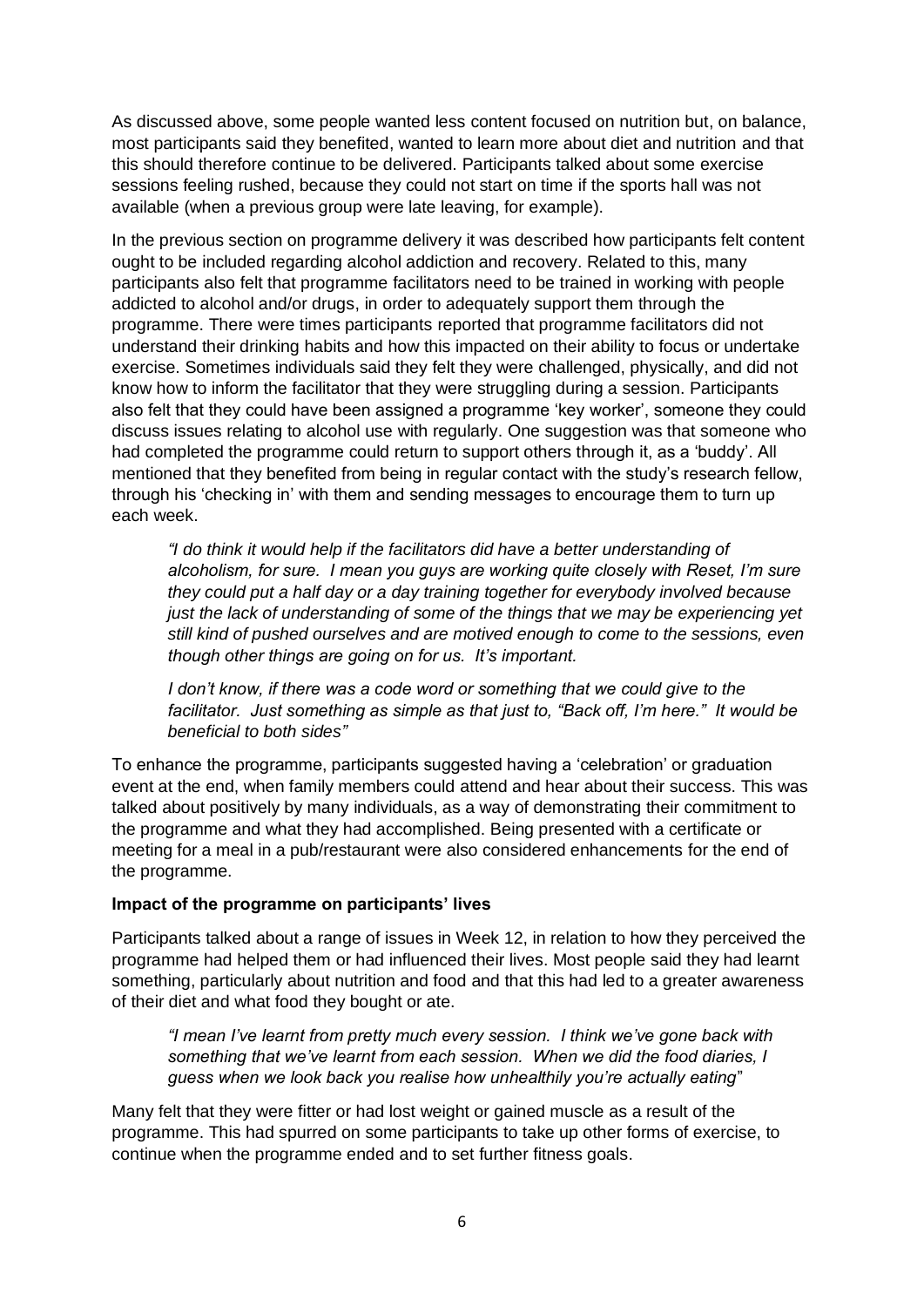*"My son is trying to get me to do a 10k run. I mean I'm a long way from that, but he can see the vision …would actually be physically capable of doing it"*

There was a general consensus that most had not 'pushed themselves' as much as they might have, but this was often because of a concern about how much exertion they could handle. Many participants talked about a positive impact on their sleeping habits, partly as a result of the programme giving them something to do other than turn to alcohol – a new routine was formed.

"*I sleep and more relaxed and I think it's partly because I'm emptying my mind of the things on the merry-go-round".*

Some reported greater confidence through taking part in the programme and many mentioned they now had the confidence or insight into their addiction to move on with their care or treatment plan. The group support and camaraderie were widely reported to be beneficial and would sustain their plans to use their gym passes or to meet up for other activities. Some participants suggested the programme could organise other 'short courses' or ways to build on the intervention, to encourage participants to continue with their recovery*.*

*"I'll feel a huge sense of achievement when I move on to the next part of my care plan".*

*"For me it's been fantastic. Partly the routine, partly having something specific. We've made some great friends. We have a good laugh. But we've also learnt a lot about what you should be eating and not eating and how your body works and the psychology"*

## **Conclusion**

The data show that participants were motivated from the outset to take part in the programme and, despite challenges for some people with timing of the sessions, most were able to take part throughout the 12 weeks and to complete the programme. Views were mixed about the level of nutrition information that was delivered and how this was balanced with the exercise component of the programme. However, on balance, all participants mentioned benefiting from the nutrition education and adjusted to the way it was delivered.

Content was felt to be lacking in the programme regarding the impact of alcohol on participants' physiologically and the programme also did not consider or explicitly talk about recovery. Participants said this would have been beneficial, along with the programme facilitators being trained to work with people addicted to alcohol, so they could adequately support them when they were challenged by the exercise sessions.

All participants reported positive changes as a result of the programme, including increased fitness, weight loss, greater awareness of good nutrition, and better sleep patterns. They also talked about increased confidence, including to take the next steps in their recovery or treatment plan.